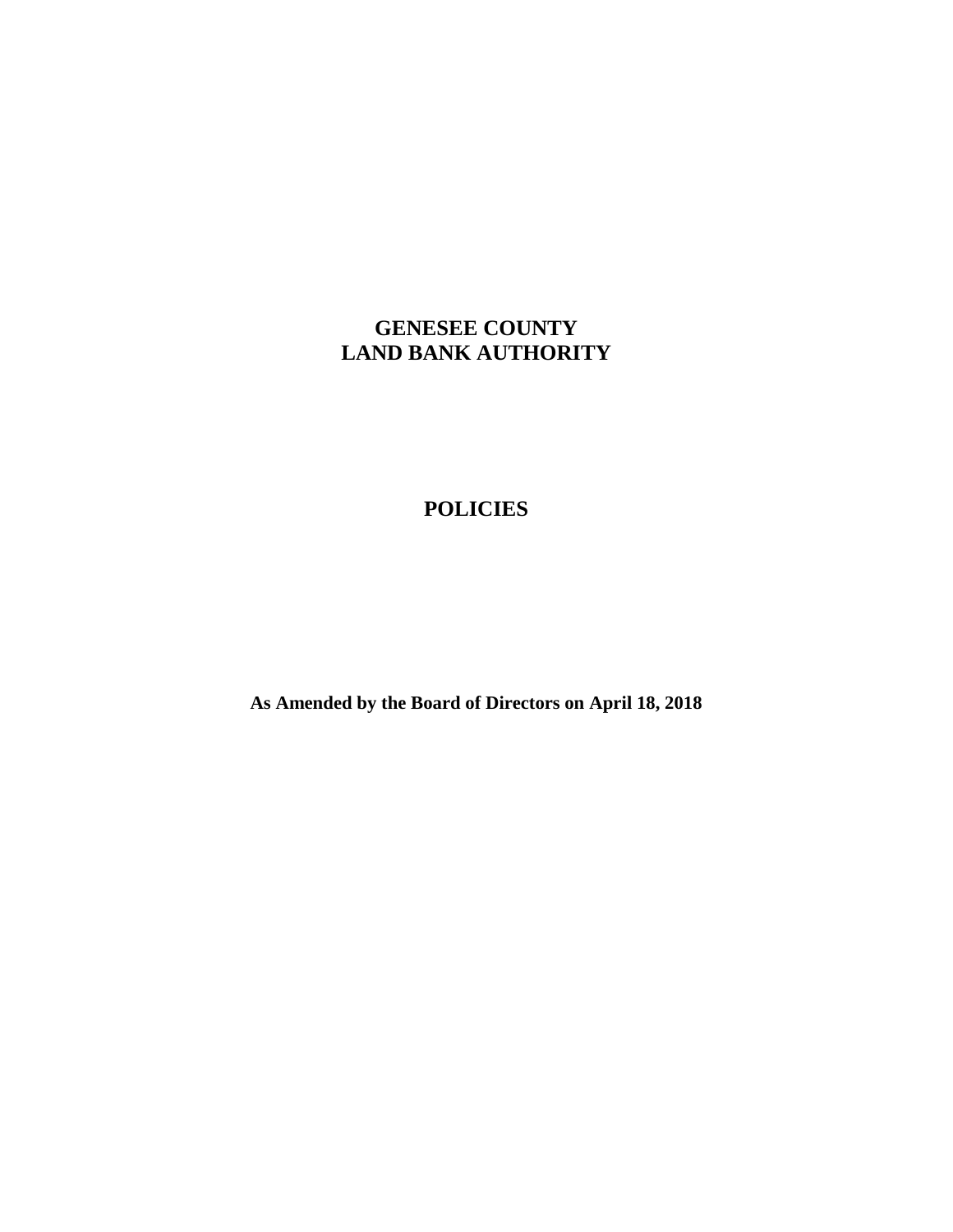# **Contents**

| 1. |    |                                                                         |  |
|----|----|-------------------------------------------------------------------------|--|
| 2. |    |                                                                         |  |
| 3. |    |                                                                         |  |
| 4. |    |                                                                         |  |
|    |    |                                                                         |  |
| 5. |    |                                                                         |  |
|    |    |                                                                         |  |
| 6. |    |                                                                         |  |
|    | A. |                                                                         |  |
|    |    |                                                                         |  |
| 8. |    |                                                                         |  |
|    | A. |                                                                         |  |
|    | B. |                                                                         |  |
| 9. |    |                                                                         |  |
|    | C. | Requirements for Conveyances to the LBA in its Land Banking Capacity 18 |  |
|    | D. | Procedures for Conveyances to the LBA in its Land Banking Capacity  19  |  |
|    | Ε. |                                                                         |  |
|    |    |                                                                         |  |
|    |    |                                                                         |  |
|    |    |                                                                         |  |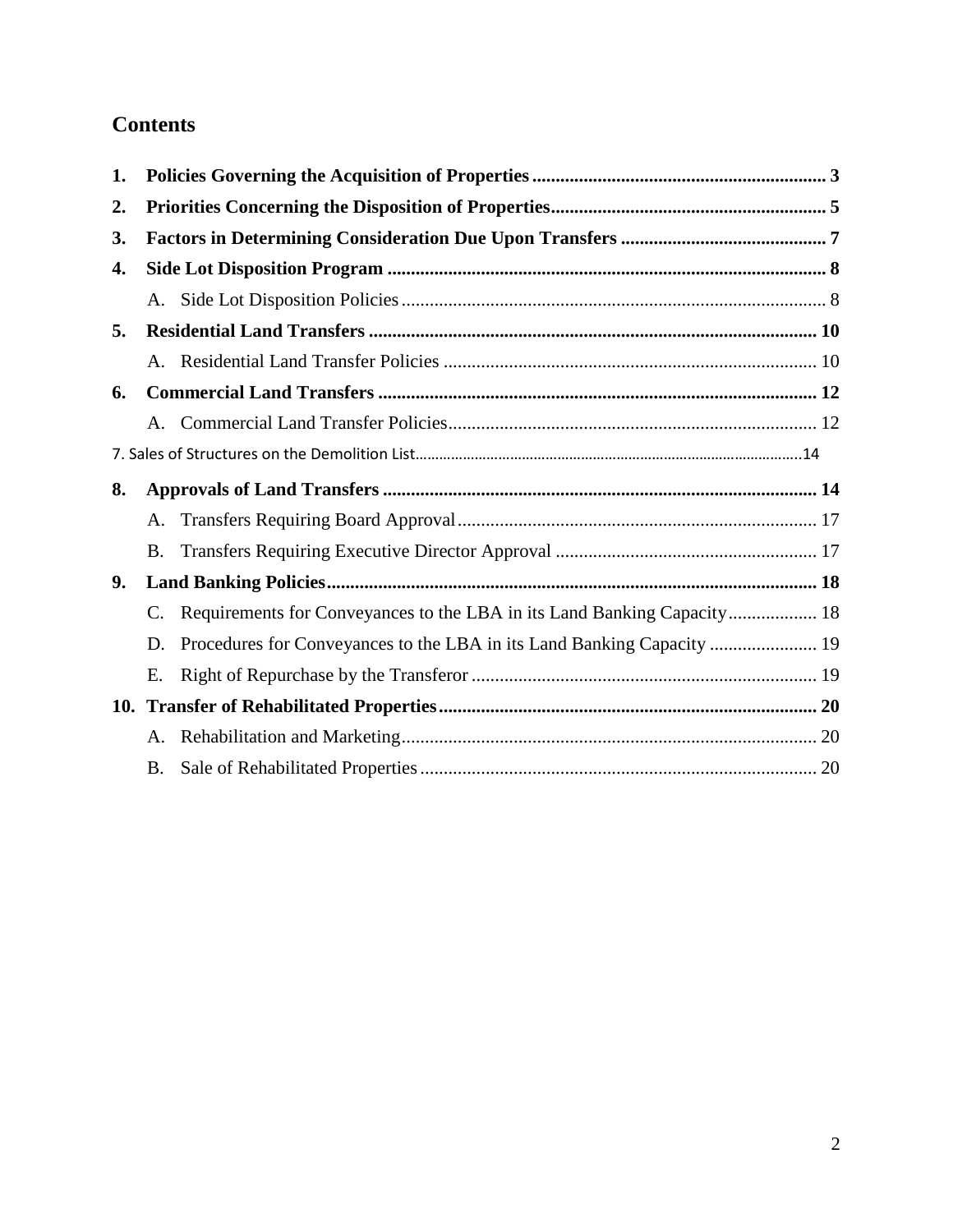The acquisition and disposition of properties acquired by the Treasurer of Genesee County through tax foreclosure procedures in accordance with 1893 P.A. 206, as amended by 1999 P.A. 123, MCL §211.1 et. seq., and properties that are owned by the Genesee County Land Bank Authority (the "LBA"), shall be governed by the following basic priorities and policies.

The acquisition, use, and disposition of such properties shall at all times be consistent with the authority granted by the Constitution of Michigan, the laws of the state of Michigan, the Land Bank Agreement by and between Genesee County, Michigan and the State of Michigan December 7, 2004, the articles of incorporation and bylaws of the Genesee County Land Bank Authority, and the public purposes set forth therein.

#### **1. Policies Governing the Acquisition of Properties**

<span id="page-2-0"></span>The Land Bank Authority may acquire real property from a variety of sources including but not limited to the following: (a) transfers from local governments, (b) acquisitions at tax foreclosures, (c) donations from private entities, (d) market purchases, (e) conduit transfers contemplating the simultaneous acquisition and disposition of property, and (f) other transactions such as land banking agreements.

In determining which, if any, properties shall be acquired, the Land Bank Authority shall give consideration to the following factors:

- Proposals and requests by nonprofit corporations that identify specific properties for ultimate acquisition and redevelopment.
- Proposals and requests by governmental entities that identify specific properties for ultimate use and redevelopment.
- Residential properties that are occupied or are available for immediate occupancy without need for substantial rehabilitation.
- Properties that would be in support of the objectives set forth in local land use plans.
- Properties that would form a part of a land assemblage development plan.
- Properties that will generate operating resources for the functions of the Land Bank Authority.
- Any other factor deemed a priority by the Executive Director in consultation with the Board of Directors.

For properties that become available through the tax foreclosure processes for acquisition by the Land Bank Authority, the LBA may work with the Genesee County Treasurer to combine properties from one or more of the foregoing categories in structuring the terms and conditions of the statutorily required auctions of the tax foreclosure properties, and may acquire any such properties prior to auctions, at such auctions, or subsequent to auctions as authorized by law.

In determining the nature and extent of the properties to be acquired, the LBA shall also give consideration to underlying values of the subject properties, the financial resources available for acquisitions, the operational capacity of the LBA, and the projected length of time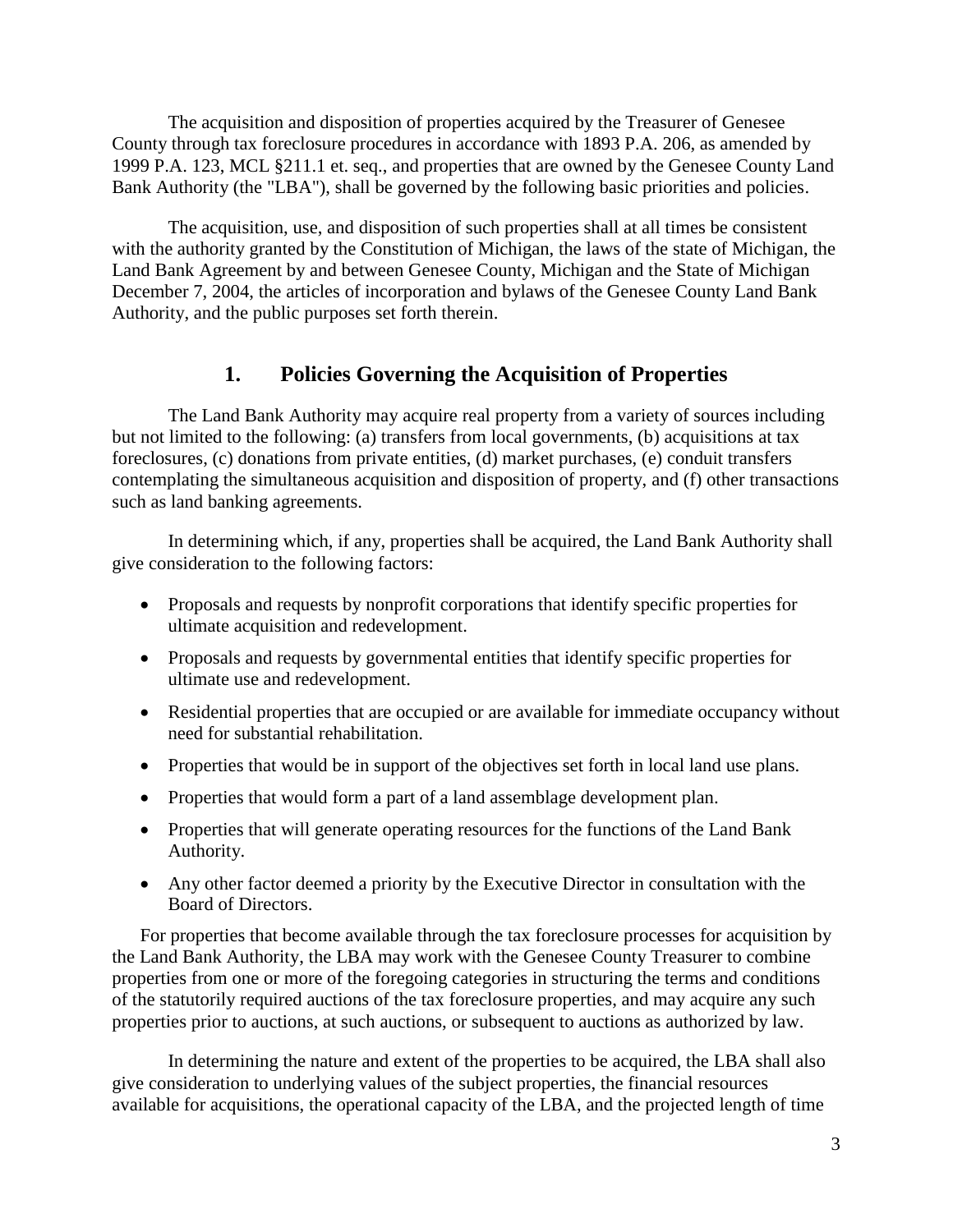for transfer of such properties to the ultimate transferees. Acquisitions other than those properties that are acquired via foreclosure, must be approved by the LBA Board of Directors.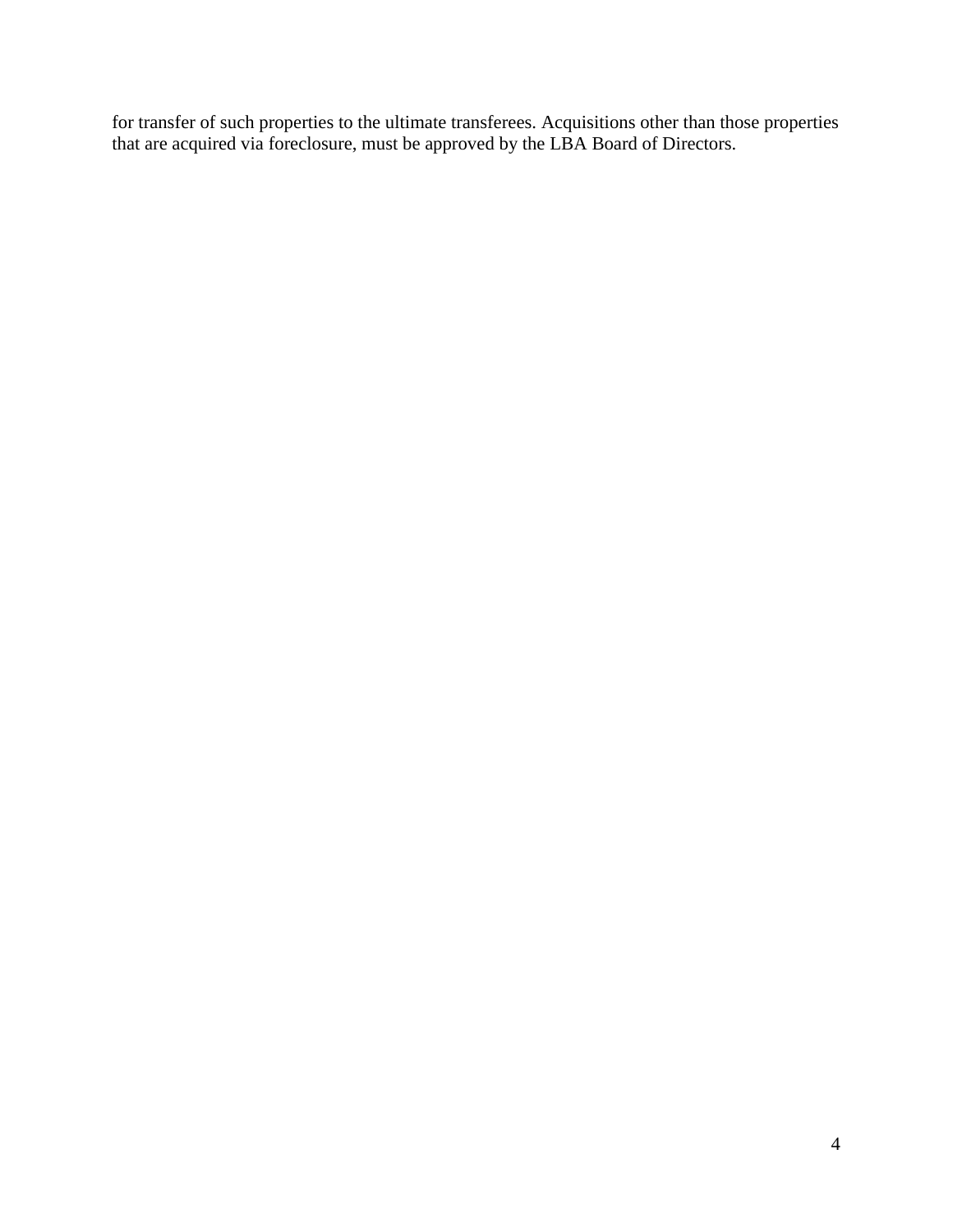#### **2. Priorities Concerning the Disposition of Properties**

<span id="page-4-0"></span>The disposition of properties shall be based upon a combination of three different factors. The first factor involves the intended or planned use of the property. The second factor considers the nature and identity of the transferee of the property. The third factor addresses the impact of the property transfer on the short and long-term neighborhood and community development plans. The disposition of any given parcel will be based upon an assessment of the most efficient, effective, and equitable way to maximize the aggregate policies and priorities. The Board and Staff of the LBA shall at all times retain flexibility in evaluating the appropriate balancing of the priorities for the use of property, priorities as to the nature of the transferee of properties, and priorities concerning neighborhood and community development.

#### Priorities for Use of Property

- Neighborhood revitalization.
- Homeownership and affordable housing.
- Return of the property to productive tax paying status in a manner that is consistent with local land use plans and zoning.
- Land assemblage for economic development.
- Long-term (over 5 years) "banking" of properties for future strategic uses.
- Provision of financial resources for operating functions of the LBA.

#### Priorities as to the Nature of the Transferee

- Qualified nonprofit corporations that will hold title to the property on a long-term basis (primarily rental properties) or hold title to the property for purposes of subsequent reconveyance to private third parties for homeownership.
- Governmental entities (including public schools).
- Entities that are a partnership, limited liability corporation, or joint venture comprised of a private nonprofit corporation and a private for-profit entity.
- Individuals who own and occupy residential property for purposes of the Side Lot Disposition Program.
- Nonprofit institutions such as academic institutions and religious institutions.
- Individuals that intend to occupy a property as their primary residence that do not have any outstanding blight or code violations, that do not have any property owned in Genesee County that is in poor condition including those with obvious signs of dumping or disrepair, do not have delinquent property taxes in Genesee County, and have not had an ownership interest in a property located in Genesee County that has been tax foreclosed in the last five years.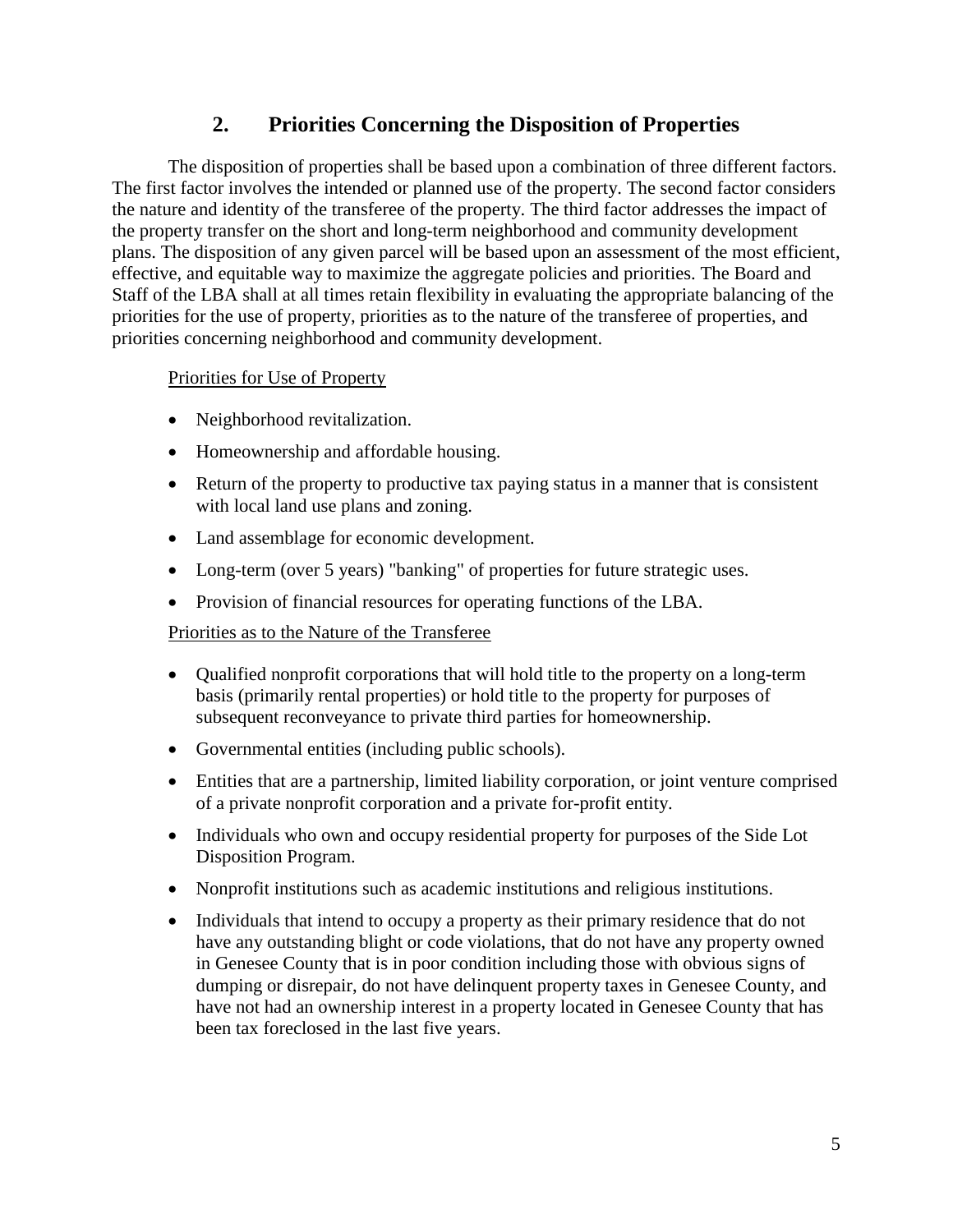Individuals or entities that have had a tax foreclosure within the last five years will not be eligible to purchase. If the tax foreclosure was longer than five years ago, the individual or entity may be eligible to purchase if they have not had delinquent property taxes in Genesee County within the last three years. They will not be eligible for any LBA financing, and will require LBA Board approval to be eligible to purchase any property. Priority will be given to those individuals or entities that do not have any past tax foreclosures.

Individuals or entities that were the prior owners of property at the time of the tax foreclosure which transferred titled to the Treasurer shall be ineligible to be the transferee of such property from the LBA, except in cases of extreme hardship or where extenuating circumstances prevented the owner from making timely tax payments. Any exceptions must be approved by the Executive Director in consultation with the Chair of the LBA Board.

The LBA reserves full and complete discretion to decline applications and proposed transaction agreements from individuals and entities that meet any of the following criteria:

- Failure to perform in prior transactions with the LBA.
- Ownership of properties that became delinquent in ad valorem tax payments and remain delinquent in ad valorem tax payments during their ownership.
- Parties that are barred from transactions with local government entities.
- Parties not able to demonstrate sufficient experience and capacity to perform in accordance with the requirements of the LBA or local ordinance.
- Ownership of properties that have any unremediated citation for violation of the state and local codes and ordinances, or own properties in Genesee County that are in poor condition such as those with dumping or obvious signs of disrepair.
- Any other criteria deemed a priority by the Executive Director in consultation with the Board of Directors.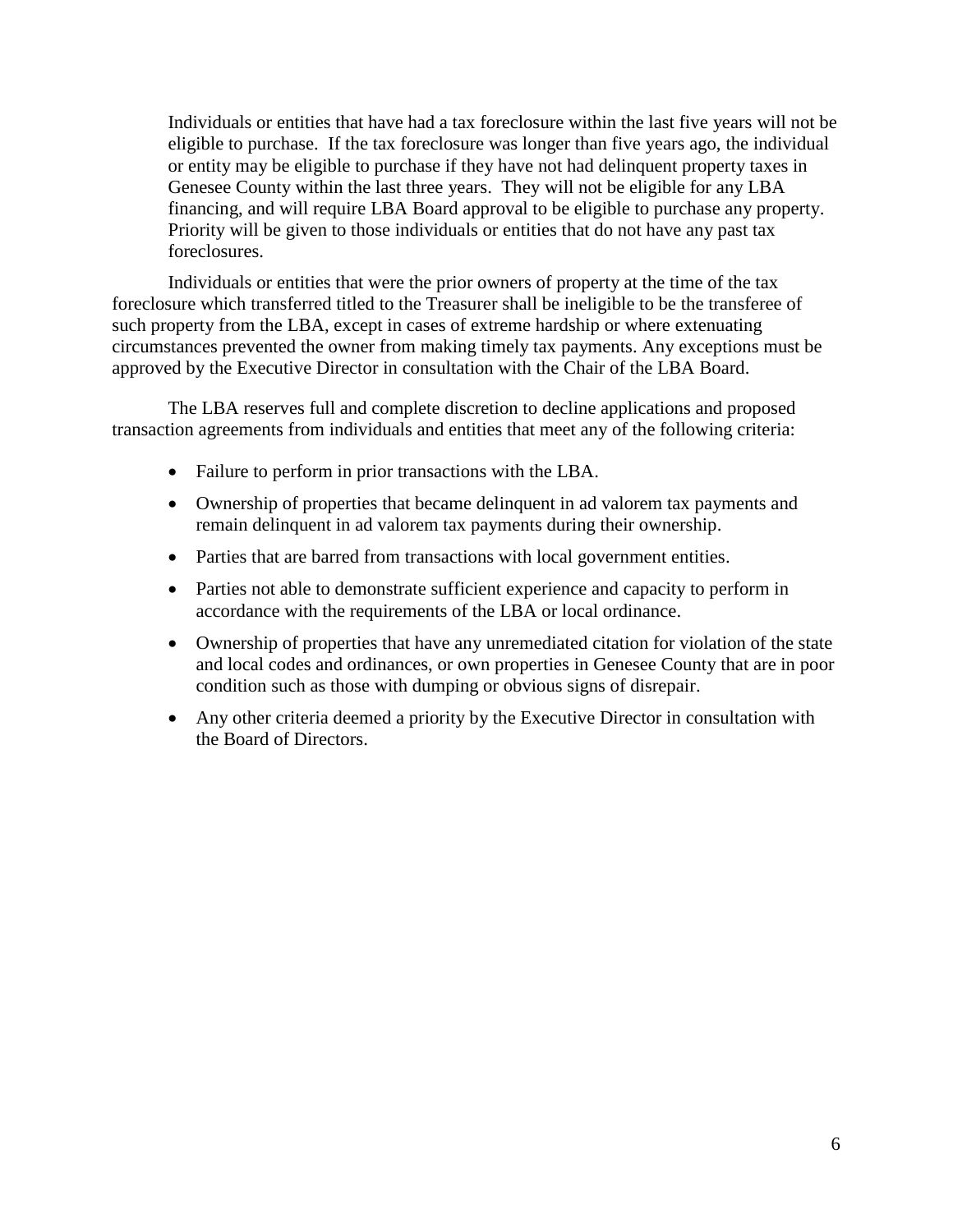#### **3. Factors in Determining Consideration Due Upon Transfers**

<span id="page-6-0"></span>The following factors shall constitute general guidelines for determination of the consideration to be received by the LBA for the transfer of properties. In each and every transfer of real property the LBA shall require good and valuable consideration in an amount determined by the LBA in its sole discretion. The LBA will consider both the fair market value of the property and the Property Costs in its determination of consideration for each property. "Property Costs" shall mean the aggregate costs and expenses of the LBA attributable to the specific property in question, including costs of acquisition, maintenance, repair, demolition, marketing of the property and indirect costs of the operations of the LBA allocable to the property.

The consideration to be provided by the transferee to the LBA may take the form of cash, deferred financing, performance of contractual obligations, imposition of restrictive covenants, or other obligations and responsibilities of the transferee, or any combination thereof.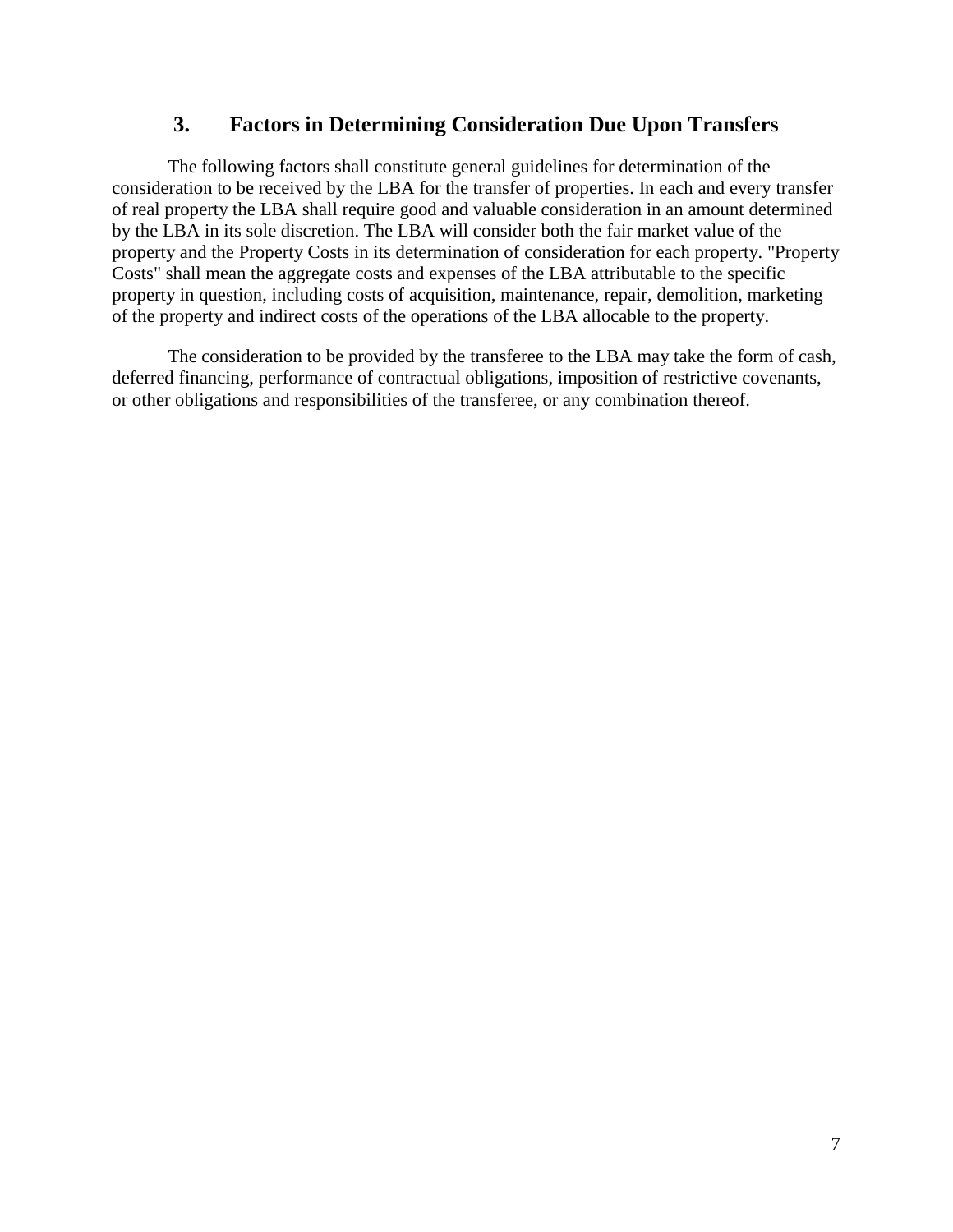#### **4. Side Lot Disposition Program**

<span id="page-7-0"></span>Individual parcels of property may be acquired by the Land Bank Authority, and transferred to individuals in accordance with the following policies. The transfer of any given parcel of property in the Side Lot Disposition Program is subject to override by higher priorities as established by the LBA.

#### <span id="page-7-1"></span>**A. Side Lot Disposition Policies**

- Qualified Properties. Parcels of property eligible for inclusion in the Side Lot Disposition Program shall meet the following minimum criteria:
	- a. The property shall be vacant unimproved real property.
	- b. The property shall be physically contiguous to adjacent owner-occupied residential property, with not less than a 75% common boundary line at the side.
	- c. The property shall consist of no more than one lot capable of development. Initial priority shall be given to the disposition of properties of insufficient size to permit independent development.
	- d. No more than one lot may be transferred per contiguous lot.

#### Transferees

- e. All transferees must own the contiguous property, and must personally occupy the contiguous property and have a property designated with a PRE designation on the property.
- f. The transferee must not own any real property (including both the contiguous lot and all other property in Genesee County) that is subject to any unremediated citation of violation of the state and local codes and ordinances, or is in poor condition such as those with dumping or obvious signs of disrepair.
- g. The transferee must not own any real property (including both the contiguous lot and all other property in Genesee County) that is tax delinquent.
- h. The transferee must not have been the prior owner of any real property in Genesee County that was transferred to the Treasurer or to a local government as a result of tax foreclosure proceedings within the past five years.

A transferee that has had a tax foreclosure within the last five years will not be eligible to purchase. If the tax foreclosure was longer than five years ago, the transferee may be eligible to purchase if they have not had delinquent property taxes in Genesee County within the last three years. LBA Board approval will be required for these transactions.

Priority will be given to those individuals or entities that do not have any past tax foreclosures.

#### Pricing

i. A per parcel price shall be approved by the Executive Director each year.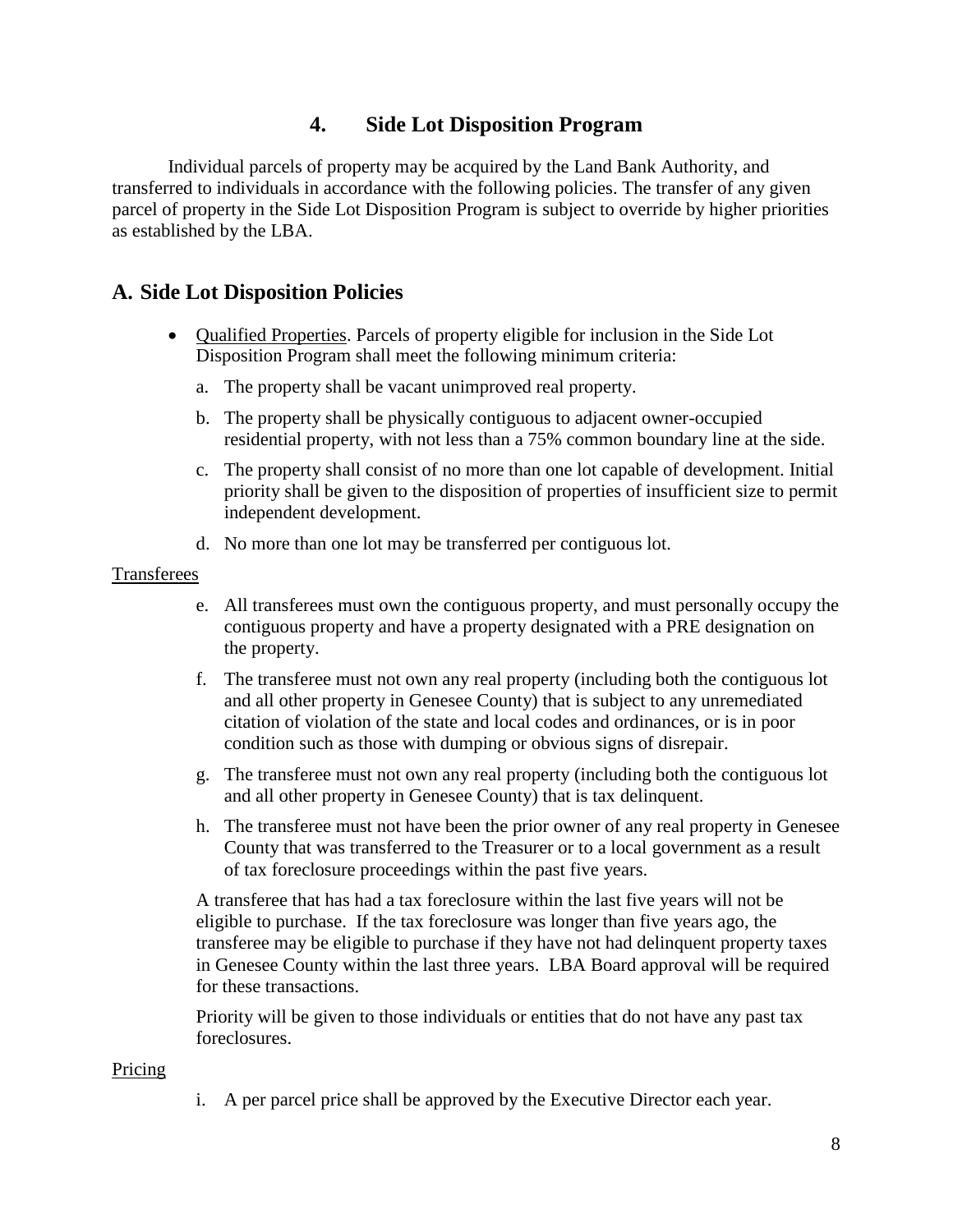j. Any proposed consideration that differs from the yearly designated per parcel price shall be approved by the Executive Director. Parcels of property may be transferred for nominal consideration.

#### Additional Requirements

- k. Persons who have been leasing or adopting a property adjacent to their home will be given priority over other adjacent owners.
- l. Owners who wish to purchase more than one lot adjacent to their property and meet all other requirements may do so by paying market value so long as it is consistent with all local plans and zoning requirements.
- m. In the event that multiple adjacent property owners desire to acquire the same side lot, priority will be given to an owner-occupied neighbor. If all things considers are equal the lot shall either be transferred to the highest bidder for the property, or divided and transferred among the interested contiguous property owners in rare circumstances.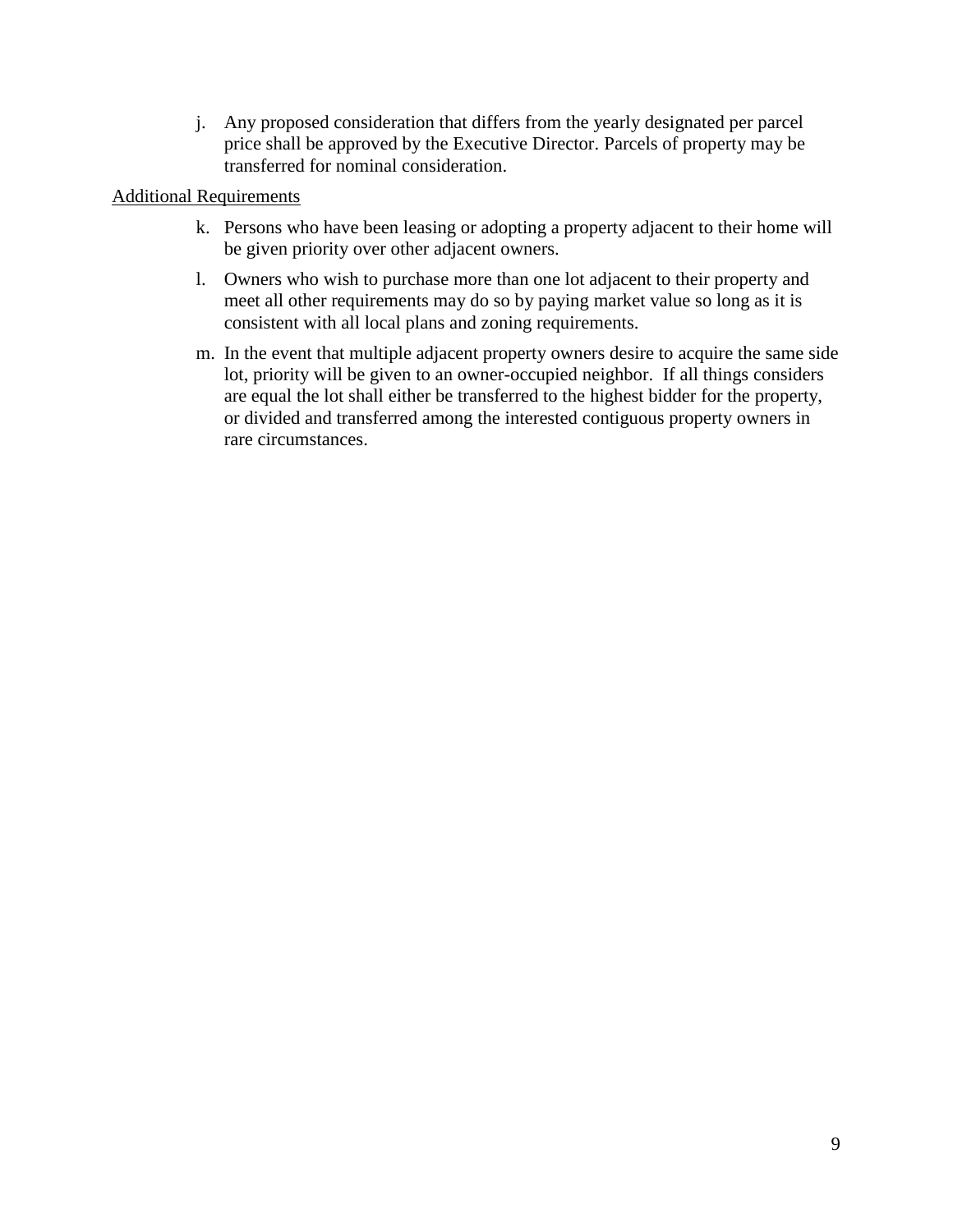## **5. Residential Land Transfers**

#### <span id="page-9-1"></span><span id="page-9-0"></span>**A. Residential Land Transfer Policies**

These policies pertain to transfers whose future use is residential. At time of transfer the property may be vacant, improved or ready to occupy. Transferees are defined as individuals, partnerships, governments or corporate entities that want to purchase a property from the LBA.

- The transferee must not own any real property in Genesee County that is tax delinquent.
- The use of transferred property must give consideration to the Community/Neighborhood Plan.
- Parcels of property shall be transferred for consideration in an amount not less than the lower of the fair market value or the amount of the costs incurred in acquisition, demolition and maintenance of the lot/building.
- All development projects should be started and completed within a time frame negotiated with LBA.
- Options may be available for 10% of the parcel price for up to a 12-month period. This fee will be credited to the parcel price at closing. If closing does not occur, the fee is forfeited. All option agreements are subject to all policies and procedures of the LBA pertaining to property transfers.
- A precise narrative description of future use of the property is required along with documentation showing the funds are available to complete the improvements.
- Transactions shall be structured in a manner that permits the LBA to enforce recorded covenants or conditions upon title pertaining to development and use of the property for a specified period of time. Such restrictions may be enforced, in certain cases, through reliance on subordinate financing held by the LBA.
- If code or ordinance violations exist with respect to the property at the time of the transfer, the transfer agreements shall specify a maximum period of time for elimination or correction of such violations, with the period of time be established as appropriate to the nature of the violation of the anticipated redevelopment or reuse of the property.
- The proposed use must be consistent with current zoning requirements or a waiver for non-conforming use is a condition precedent to the transfer.
- Where part or all of the consideration for the transfer is the prospective affordability of the housing units, affordability requirements may be set forth in the transfer agreement and enforceable through recorded covenants, conditions or limitations upon title.
- Where rehabilitation of a property by the transferee is a condition of the transfer, the requirement for such rehabilitation shall be in accordance with rehabilitation standards as established by the LBA and the local unit of government and adequate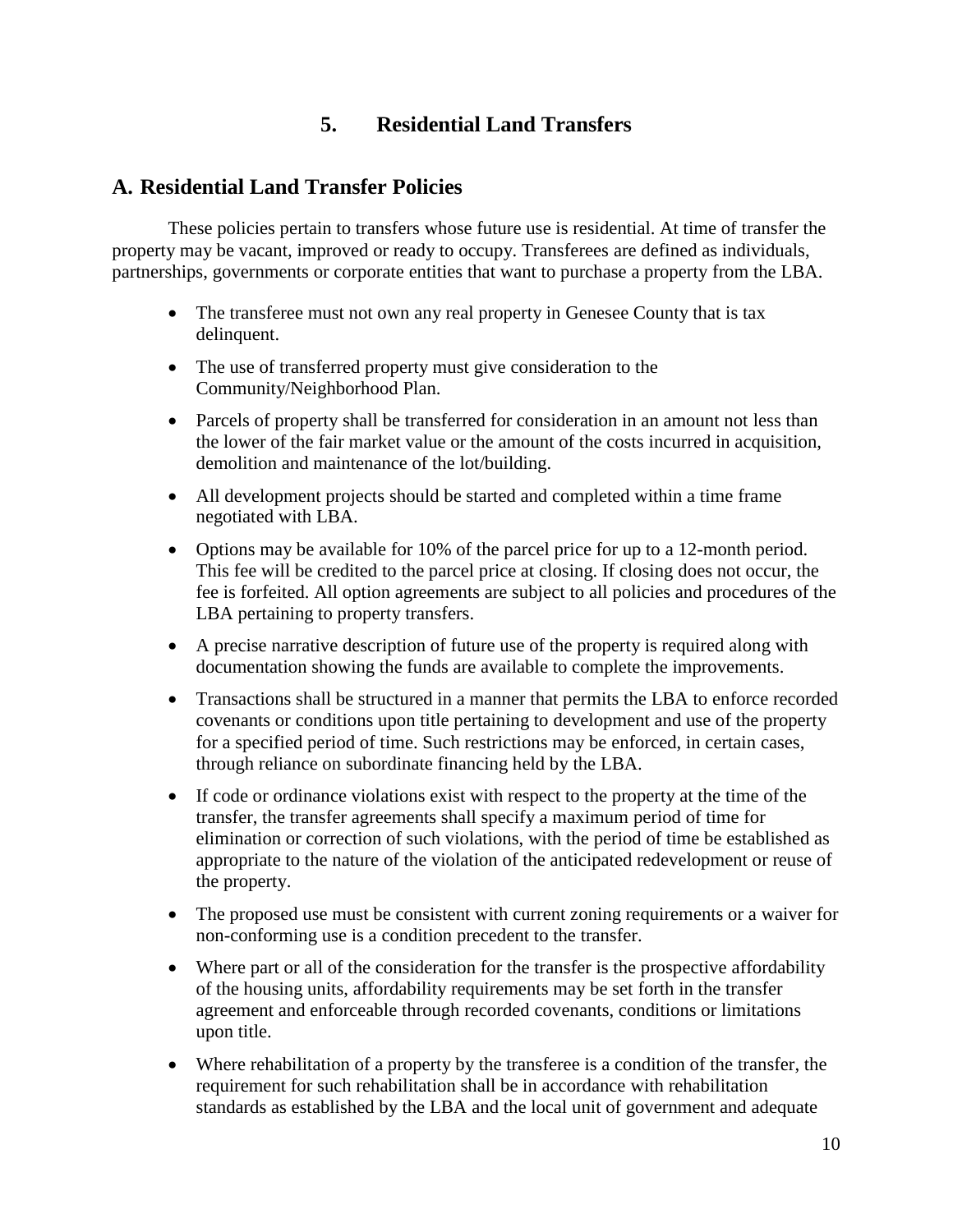completion of such rehabilitation shall be a condition to the release of restrictions or lien securing such performance.

The following additional policies shall apply to properties to be transferred to individual transferees as part of a homeownership program.

• The owner-occupant must complete renovations and move into the structure with in a timeframe negotiation by the LBA.

# **B. Land Contracts**

- Applicants that are purchasing a residential structure to be their primary residence may be eligible for a land contract through the LBA. Any residential structures that are being purchased for any other use will not be eligible for a land contract through the LBA.
- A purchaser must attend homebuyer education through a housing counselor approved by the Michigan State Housing Development Authority or the U.S. Department of Housing and Urban Development before they are eligible to sign a land contract with the Land Bank.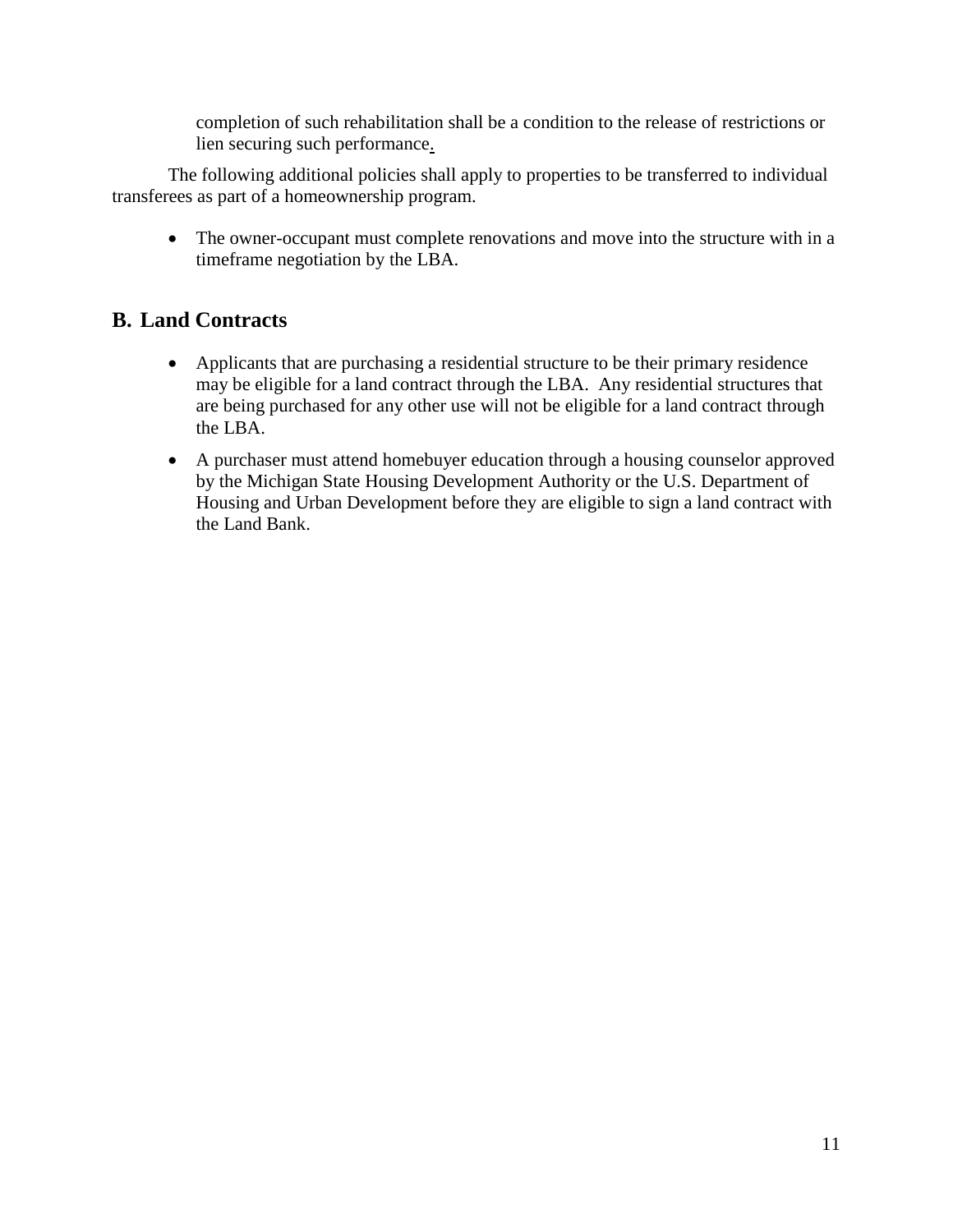### **6. Commercial Land Transfers**

### <span id="page-11-1"></span><span id="page-11-0"></span>**A. Commercial Land Transfer Policies**

These policies pertain to transfers of real property for which the intended future use is non-residential. At time of transfer the property may be vacant, improved or ready to occupy.

- The transferee must not own any real property in Genesee County that is tax delinquent.
- The use of transferred property must give consideration to the Community/Neighborhood Plan.
- Parcels of property shall be transferred for consideration in an amount not less than the lesser of the fair market value or the amount of the costs incurred in acquisition, demolition and maintenance of the lot/building.
- All development projects should be started and completed within a time frame negotiated with the LBA.
- Options may be available for 10% of the parcel price for up to a 12-month period. This fee will be credited to the parcel price at closing. If closing does not occur, the fee is forfeited. All option agreements are subject to all policies and procedures of the LBA pertaining to property transfers.
- A precise narrative description of future use of the property is required along with documentation of funds to complete the improvements.
- Transactions shall be structured in a manner that permits the LBA to enforce recorded covenants or conditions upon title pertaining to development and use of the property for a specified period of time. Such restrictions may be enforced, in certain cases, through reliance on subordinate financing held by the LBA.
- If code or ordinance violations exist with respect to the property at the time of the transfer, the transfer agreements shall specify a maximum period of time for elimination or correction of such violations, with the period of time be established as appropriate to the nature of the violation of the anticipated redevelopment or reuse of the property.
- The proposed use must be consistent with current zoning requirements, or a waiver for non-conforming use is a condition precedent to the transfer.

#### **B. Additional Terms and Conditions**

 A deed restriction running with the land that prohibits the use of the property for any sexually-oriented business as defined under Public Act 342 of 2010; a casino as defined in the Land Bank Fast Tract Act, Public Act 258 of 2003; or any facility used to produce, manufacture, sell or distribute marijuana will be added to the sale of all commercial properties.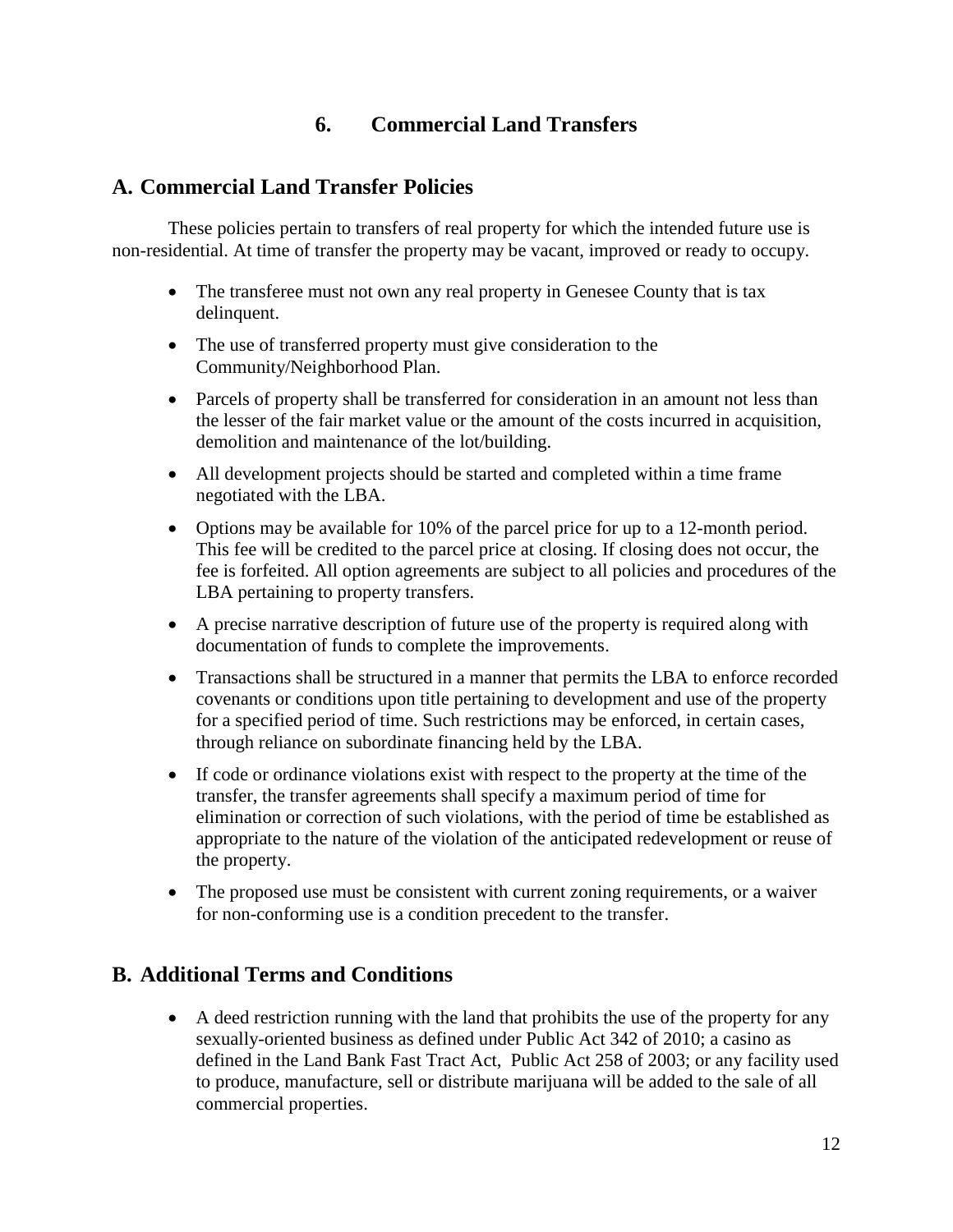The Land Bank may use regulatory agreements, development agreements, restrictive covenants, mortgages or similar legal mechanisms to enforce any terms set forth and agreed to at the point of sale.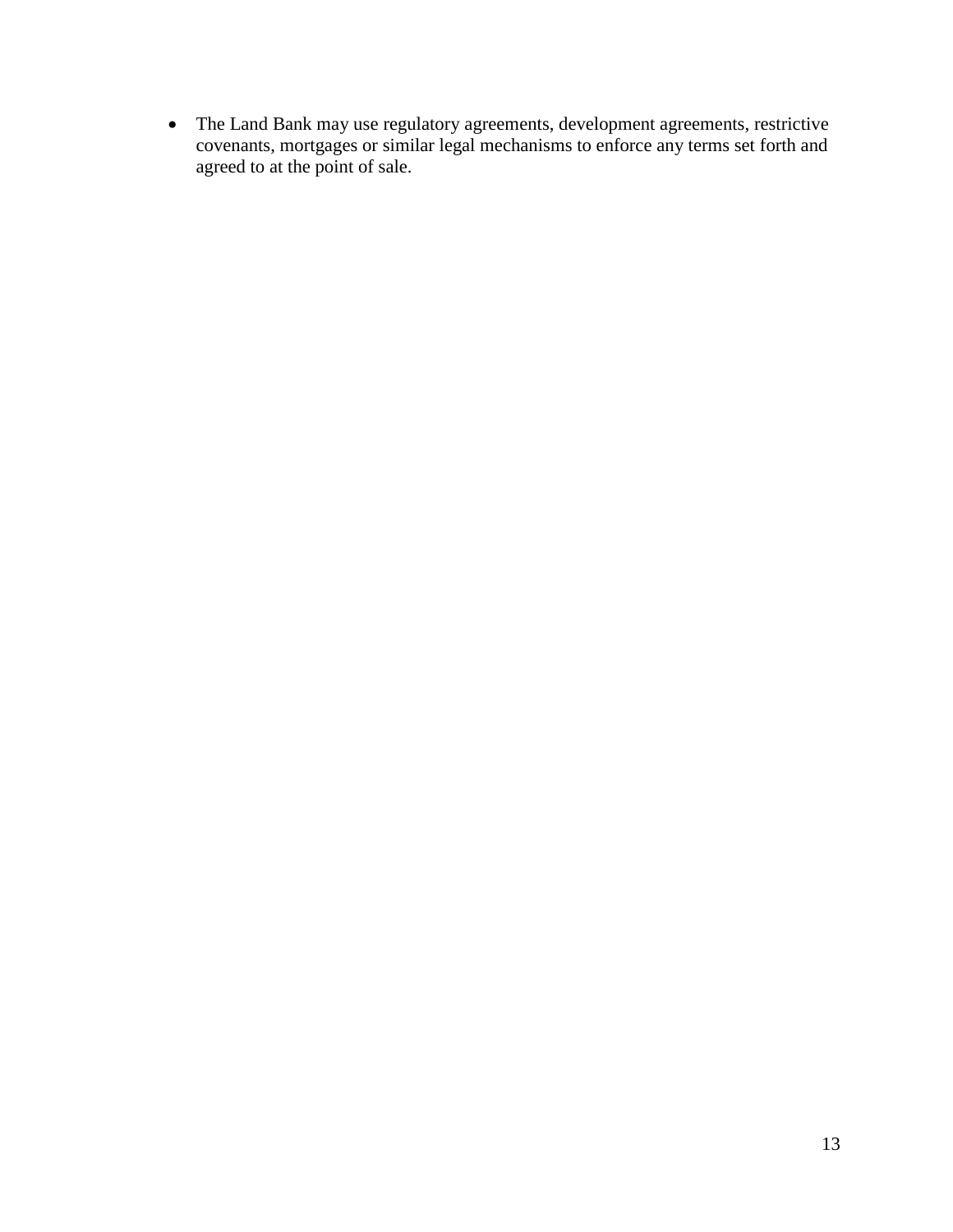# **7. Sales of Structures on the Demolition List**

<span id="page-13-0"></span>Structures on the Genesee County Land Bank demolition list require a lot of work and money to bring them back up to code and in habitable condition. As a result the Land Bank has been hesitant to sell these structures. However, there are times when people would like to purchase these structures to put the work in and make them their new home or business, or purchase them to tear down themselves.

The cost of tearing down a structure is also high and comes with regulation and compliance which could be burdensome to an inexperienced person. The Land Bank has had situations where someone buys a structure and after getting into it determines there is too much work to be done and it will cost too much and then walks away from the property resulting in a foreclosure and the Land Bank getting the property back. There have also been situations where people didn't complete a demolition as required by ordinance and then the Land Bank gets the property back in an unsellable condition and has to spend money to complete the demo.

In some cases, the property already has a funding in line to complete the demo. If these properties are pulled from this funding source, depending on the source, there may not be an opportunity to substitute another property and may result in money being lost to the community.

As a way to avoid these risks the Land Bank has not sold properties in this condition in the past due to these reasons. There have been several people recently inquiring about purchasing structures on the demolition list and as a result the Land Bank felt it necessary to write a policy to outline the conditions under which they are comfortable selling structures in these conditions.

#### **Purchase for Use**

For homes listed on a Land Bank demolition list, funded or unfunded, that people are interested in putting in the work and money to bring up to code may be sold if the following conditions are met:

- The applicant must attend a showing of the house with a Land Bank employee- a licensed contractor is required to attend the showing along with the applicant to get a good idea of the cost involved to bring the house up to code.
- Purchase will be made with cash- land contracts will not be offered on properties on the demolition list.
- The potential buyer will provide a budget and timeline for all repairs.
- The potential buyer will also provide proof of funds or financing for the repairs.
- At a minimum, the cost to purchase a residential property will be the greater of \$500 or the amount the Land Bank has invested into demolition of the property (i.e. utility shutoffs, surveys, etc.). The cost for a commercial property will be determined on a case by case basis.
- Once the Land Bank has invested \$300 or more into a property, a sale will require Board approval before the transfer can be complete. Please note: the Land Bank will not remove the project from the demolition list or cease working towards the completion demolition until the Board has approved the sale which may result in additional costs to be incurred.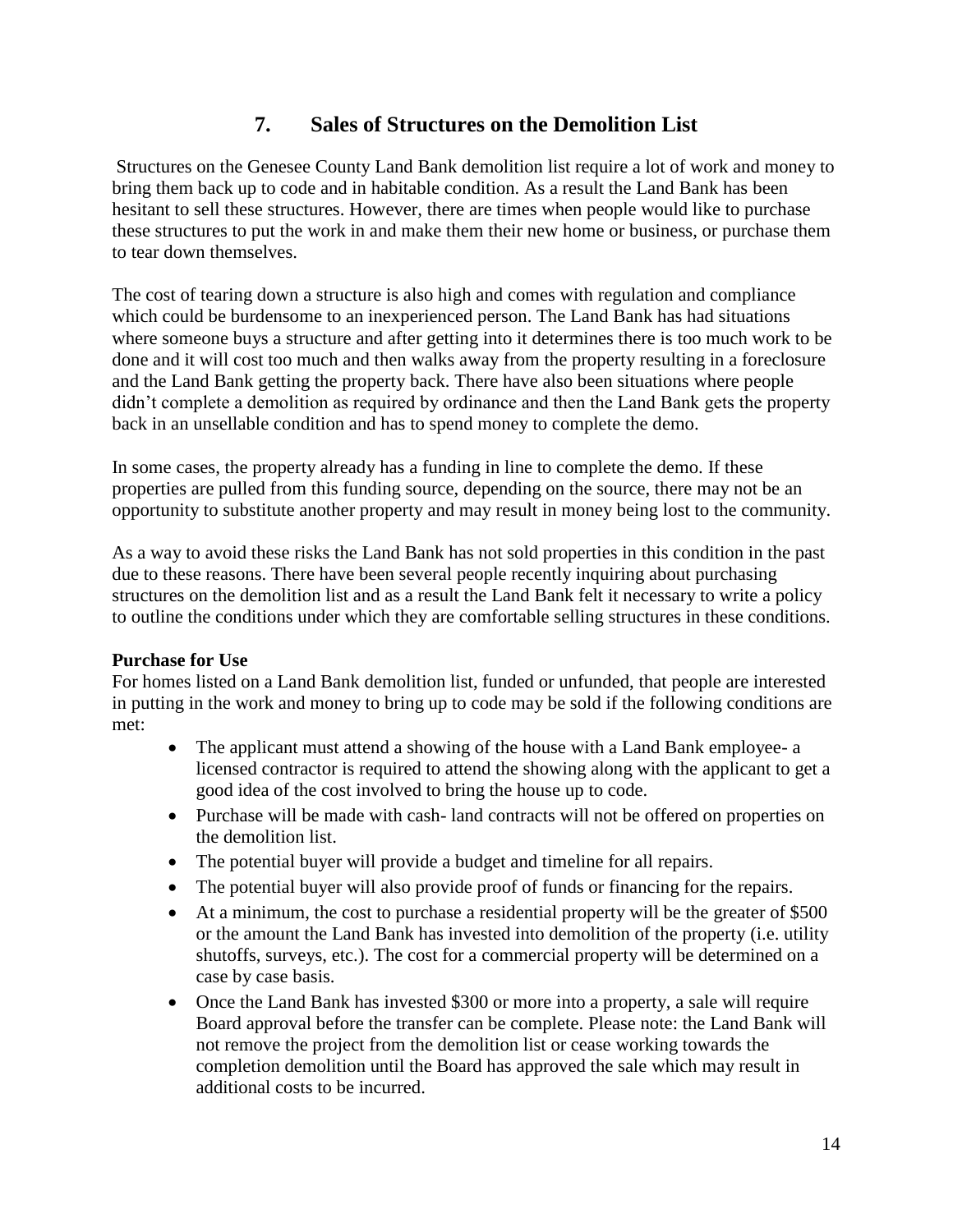- All rehabilitation work must be completed within one year from the date of sale and the owner must submit a copy of the Certificate of Occupancy or other approval document, signed by the local municipality to the Land Bank.
- Failure to complete the rehabilitation work and/or produce the required documents may impact the ability to purchase from the Land Bank in the future.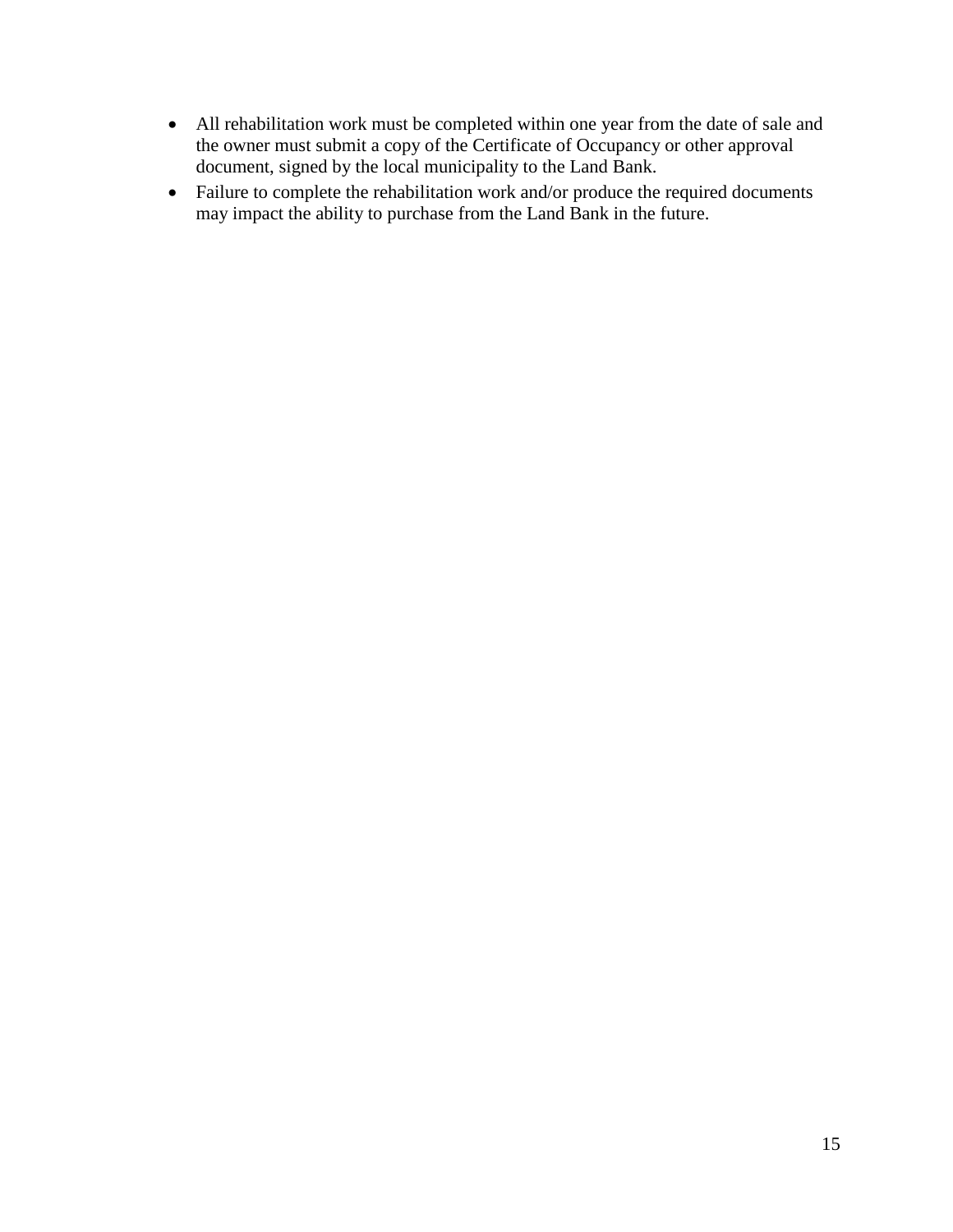Any known reports or surveys the Land Bank has on the property will be provided to the buyer at closing.

#### **Purchase for Demo**

For houses listed on the Land Bank demolition list that people are interested in so that they can demo the property themselves may be sold if the following conditions are met:

- The purchase will be made with cash- a land contract will not be offered on properties on the demolition list.
- A cash or performance bond or other form of acceptable security will be provided by the buyer in the amount of \$15,000 for a residential property, to be held by the Land Bank. Once the Land Bank receives a sign off on the demolition from the local municipality the security will be released. The security amount for a commercial structure will be determined on a case by case basis.
- The potential buyer will provide a budget and timeline for the demolition.
- The potential buyer will also provide proof of funds or financing for the demolition.
- At a minimum, the cost to purchase a residential property will be the greater of \$500 or the amount the Land Bank has invested into the demolition of the property (i.e. utility shutoffs, surveys, etc.). The cost for a commercial property will be determined on a case by case basis.
- All basements and footings must be fully removed during the demolition.
- Demolition permits must be pulled before the demolition takes place.
- All local, state, and federal regulations must be complied with.
- The demolition must be completed within 90 days of the purchase of the property. Any additional time would require approval in advance and in writing from the Land Bank Executive Director.
- No work of any kind, including demolition work, can be started on the property until the property is deeded to the buyer.
- Once the Land Bank has invested \$300 or more into a property, a sale will require Board approval before the transfer can be complete. Please note: the Land Bank will not remove the project from the demolition list or cease working towards the completion demolition until the Board has approved the sale which may result in additional costs to be incurred.
- Failure to complete the demolition to all local, state, and federal codes and regulations may impact the ability to purchase from the Land Bank in the future.
- Any known reports or surveys the Land Bank has on the property will be provided to the buyer at closing.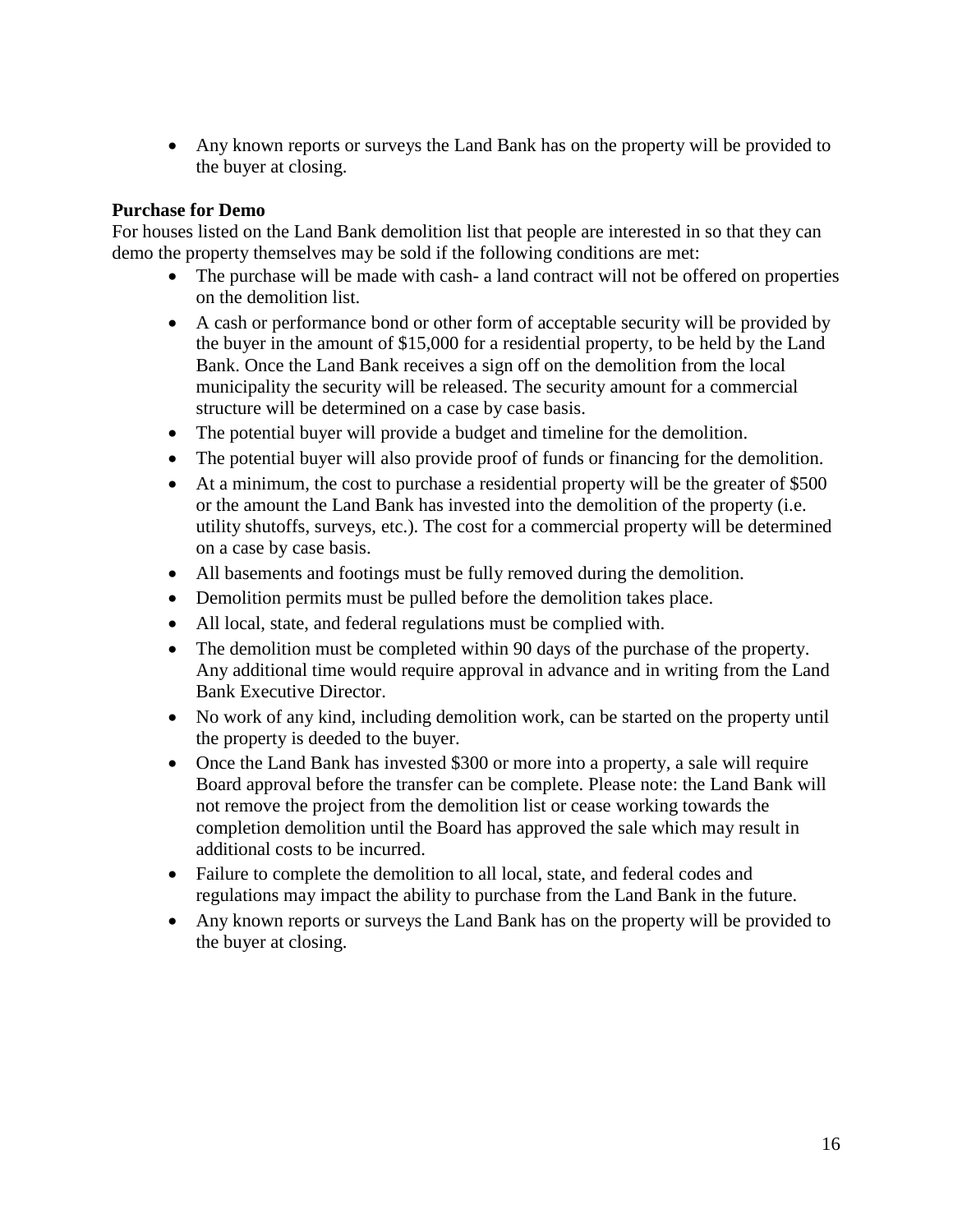# **8. Approvals of Land Transfers**

### <span id="page-16-0"></span>**A. Transfers Requiring Board Approval**

- The Board of Directors must approve all transfers that require any exceptions to the priorities, policies and procedures adopted by the Board of Directors.
- The Board of Directors must approve all transfers in which the LBA will be waiving the 5/50 tax designation with the exception of properties that are being combined with the neighboring parcel with the same ownership.
- The Board of Directors must approve all transfers that involve more than one interested party taking ownership, except in the case of a married couple.
- The Board of Directors must approve all transfers to governmental entities.
- The Board of Directors must approve all transfers to any individual or entity that has had a tax foreclosure more than five years ago.
- Transactions where the purchaser is requesting an exclusive Option to Purchase that extends longer than 90 days.
- Properties on the demolition list where more than \$300 has been invested by the Land Bank.
- The Board of Directors must approve all transfers to a LBA board member, officer, employee, Citizens Advisory Council Member, independent contractor, or representative of the LBA, to a family member of a LBA board member, officer, employee, independent contractor, or representative of the LBA, and to any individual or entity for which a LBA board member, officer, employee, independent contractor, or representative of the LBA has a financial interest or other conflict of interest.

# <span id="page-16-1"></span>**B. Transfers Requiring Executive Director Approval**

- The Executive Director may approve all transfers in the Side Lot Disposition Program and may further delegate, by written policy, such approval authority.
- The Executive Director must approve transfers of all properties that have been declared a demolition by either the Land Bank or local unit of government.
- The Executive Director may approve all transfers to individuals as part of the homeownership program and may further delegate, by written policy, such approval authority.
- The Executive Director may approve all single parcel land transfers for residential, commercial or industrial use and may delegate, by written policy, such approval authority. If a prospective transferee seeks to acquire more than three (3) properties within a twelve-month period, the request must go to the LBA Board for approval and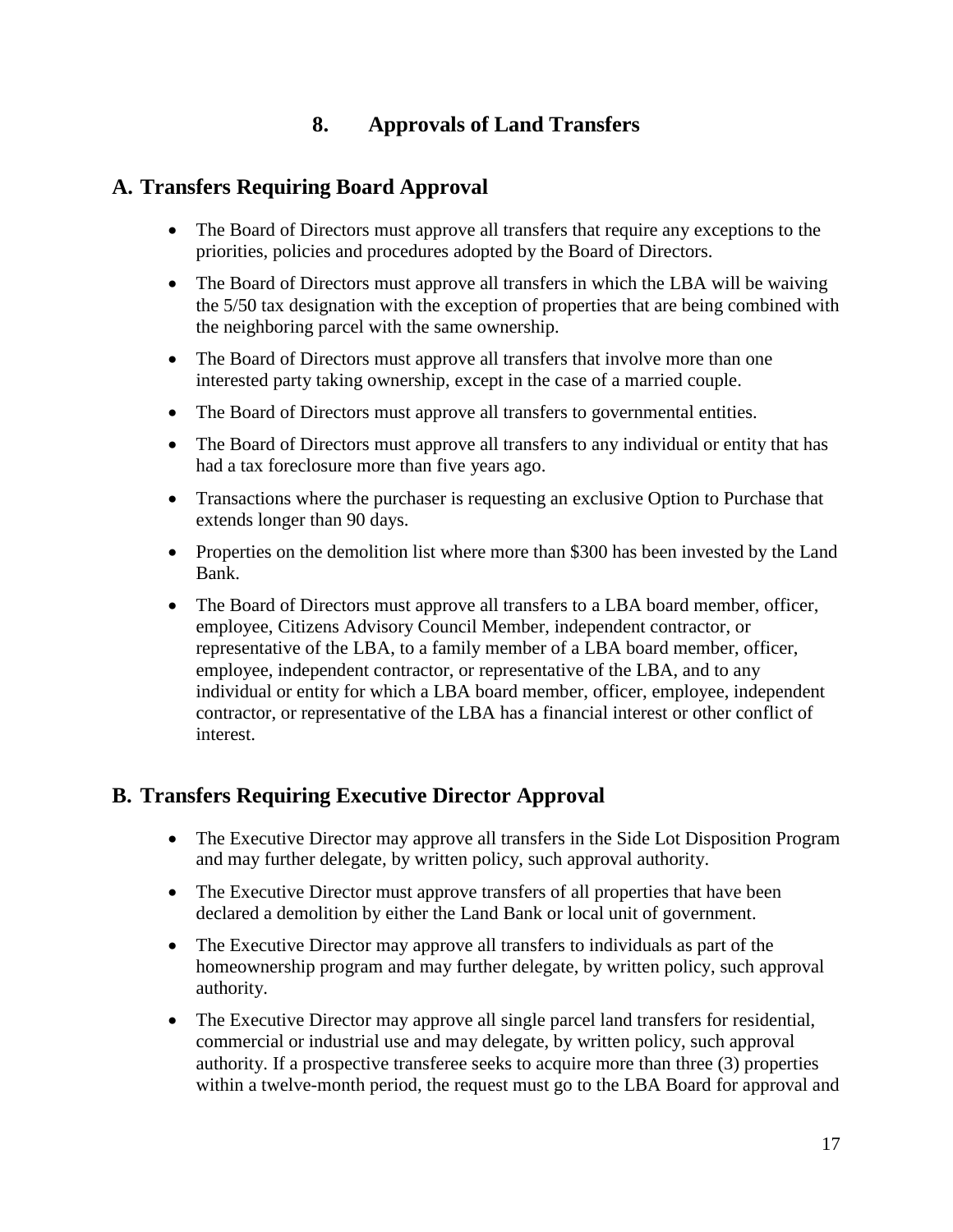the prospective transferee will be asked to appear before the Board to answer any questions that might arise.

 All transfers authorized by the Executive Director must be reported in writing to the Board of Directors at the immediately following Board meeting.

#### **Land Banking Policies**

<span id="page-17-0"></span>The LBA may be willing to receive title to properties from community development corporations and other entities, and hold title to such properties pending future use by the LBA, by the transferor of the property, or by other third parties. The receipt by the LBA of any and all conveyances of real property shall at all times be solely within the discretion of the LBA, and nothing in this policy shall be deemed to require the LBA to take title to any properties nor to limit the discretion of the LBA in negotiating the terms of its acquisition of any property, whether as donated transfers or otherwise.

All conveyances received by the LBA in its land banking capacity must comply with the requirements set forth below in Part A, and will be reviewed and considered by the LBA in accordance with the procedures set forth in Part B. If the transfer is approved by the LBA, the LBA shall hold the subject property, and may use or convey the subject property or any interest in the subject project, subject only to the right of repurchase set forth in Part C.

Following the transfer of any properties to the LBA in accordance with this policy, the LBA shall have the right, but not the obligation, to maintain, repair, demolish, clean, and grade the subject property and perform any and all other tasks and services with respect to the subject property as the LBA may deem necessary and appropriate in its sole discretion.

#### <span id="page-17-1"></span>**C. Requirements for Conveyances to the LBA in its Land Banking Capacity**

- Property that is intended to be conveyed to the LBA and to be held by the LBA in its land banking capacity shall be clearly designated as such in the proposal for the transfer, and in the records of the LBA.
- No property shall be transferred to the LBA pursuant to this land banking policy unless the transferor is either a private nonprofit entity or a governmental entity, except in cases where title is being quieted in order to consummate a sale and the action has been approved by the Executive Director.
- The subject property must be located in Genesee County, Michigan.
- The subject property must not be occupied by any party or parties as of the date of transfer to the LBA.
- The subject property must, as of the date of the transfer to the LBA, be free of any and all liens for ad valorem taxes, special assessments, and other liens or encumbrances in favor of local, state or federal government entities.
- The subject property must, as of the date of the transfer to the LBA, be free of all outstanding mortgages and security instruments.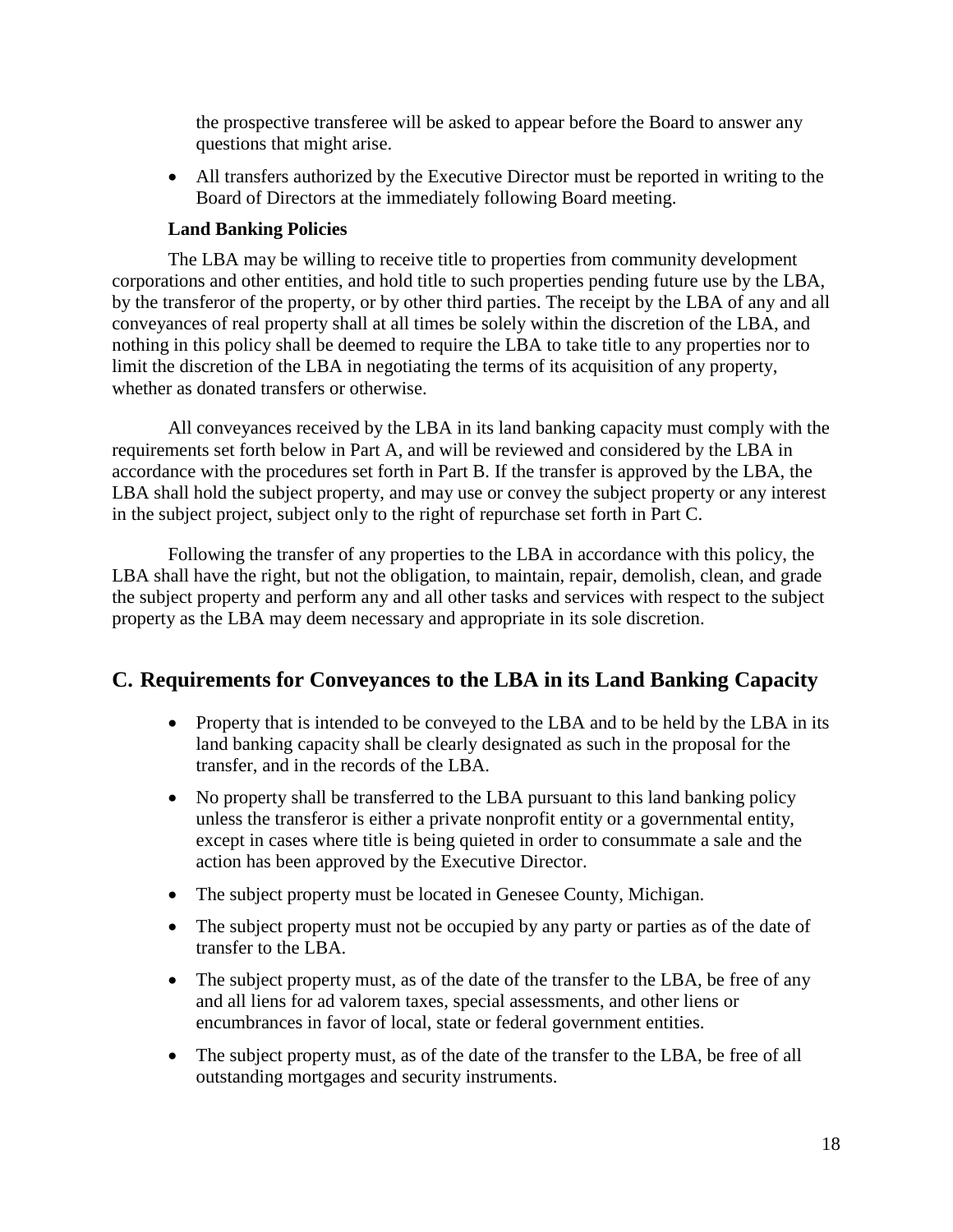• The LBA shall not receive and hold, at any given time, in excess of fifty (50) separate parcels of property from any given transferor unless approved by the Board of Directors.

## <span id="page-18-0"></span>**D. Procedures for Conveyances to the LBA in its Land Banking Capacity**

- The transferor of any proposed conveyance to the LBA in its land banking capacity shall prepare a written proposal containing the following information:
	- a. A legal description of the property.
	- b. A title report, or other similar evidence, indicating that the property is free of all liens and encumbrances specified in Part A.
	- c. A description of the transferor's intended uses of the property and the time frame for use and development of the property by the transferor.
- Following receipt of the proposal, the LBA shall review the proposal and notify of the transferor of its approval or disapproval, and of any changes or additions that may be necessary as determined by the LBA in its sole discretion.
- All land banking agreements shall be reported to the Board of Directors at the next monthly Board Meeting.

#### <span id="page-18-1"></span>**E. Right of Repurchase by the Transferor**

- The transferor shall have a right to repurchase the subject property from the LBA at any time within a period of three (3) years from the date of transfer to the LBA by giving notice to the LBA.
- The right of repurchase may be exercised by the transferor upon payment to the LBA of the Purchase Price. The Purchase Price shall be an amount equal to (i) all expenditures of the LBA (whether made directly by the LBA or through payments to a third-party contractor) in connection with the subject property incurred subsequent to the date of conveyance to the LBA, and (ii) an amount determined by the LBA as its average indirect costs, on a per parcel basis, of holding its portfolio of properties.
- The LBA shall have the right, at any time within the three-year period following the date of the original transfer, to require the transferor to exercise its right of repurchase by giving written notice to the transferor of the requirement that it exercise its right of repurchase and the amount of the Purchase Price. The transferor must exercise its right of repurchase, and close the reconveyance of the property within sixty (60) days of receipt of such notice. Failure of the transferor to exercise and close upon its right of repurchase within such period of time shall result in a termination of all rights of repurchase with respect to the subject property.